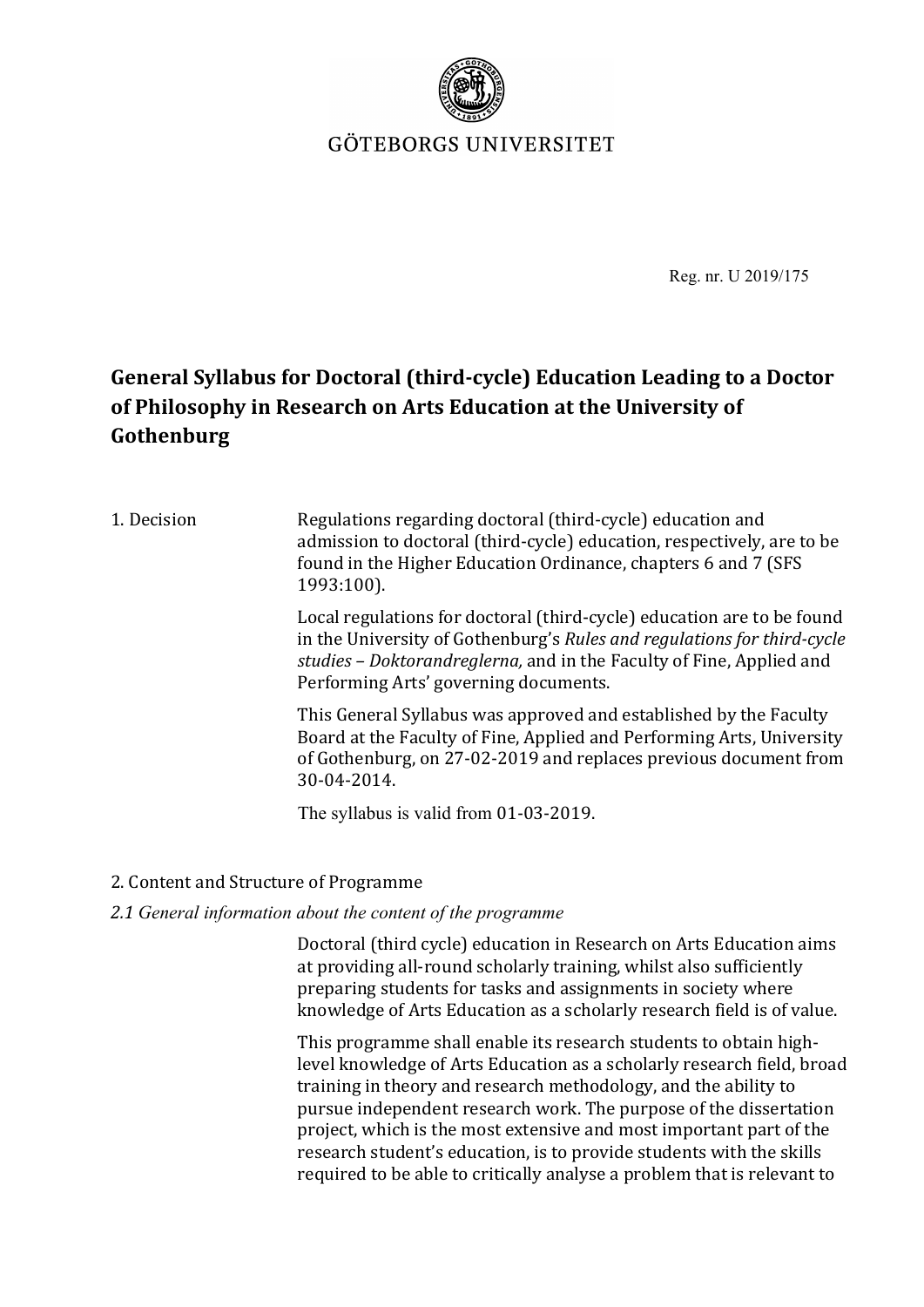research in Arts Education, and also to be able to independently plan. carry out and document this scholarly project in writing.

Certain parts of the programme can take place at a foreign higher arts institution provided there is an agreement between these institutions that guarantees the level of education and the integration of these studies into one's doctoral studies as a whole.

Doctoral (third cycle) education in Research on Arts Education leads to the degree of Doctor of Philosophy alternative to degree of Licentiate of Philosophy.

### *2.2 Programme structure*

Doctoral (third cycle) education in Research on Arts Education consists of:

- For a *licentiate degree*, a course section comprising 45 higher education credits (hp), and a thesis comprising 75 hp, i.e. a total of 120 hp.
- For a *doctoral degree*, a course section comprising 90 hp, and a dissertation comprising 150 hp, i.e. a total of 240 hp.

This programme is planned in such a way that full-time studies leading to a doctoral degree normally require four years, and fulltime studies leading to a licentiate degree require two years. In accordance with the ambition of the department concerned, doctoral students may be offered departmental duties up to 20% of a full-time equivalent. For students studying part-time their period of study will be extended in proportion to what percentage their studies have been decreased by.

### 2.3 *Course section* The course section of 90 hp (for a *licentiate degree* 45 hp) consists of compulsory courses as well as elective courses, related to the research praxis of the field of Arts Education:

The compulsory part of the courses consists of

- an introduction course in the subject Research on Arts Education of 5 hp,
- method courses of 15 hp (for a *licentiate degree* 10 hp) including at least 5 hp of qualitative research methods, and 5 hp of quantitative research methods
- science-theoretical / subject-theoretical courses related to educational science of 15 hp (7,5 hp for the *licentiate degree*).

The compulsory courses part includes training in research ethics and good research practice. Each course plan must specify how ethics is dealt with in the course.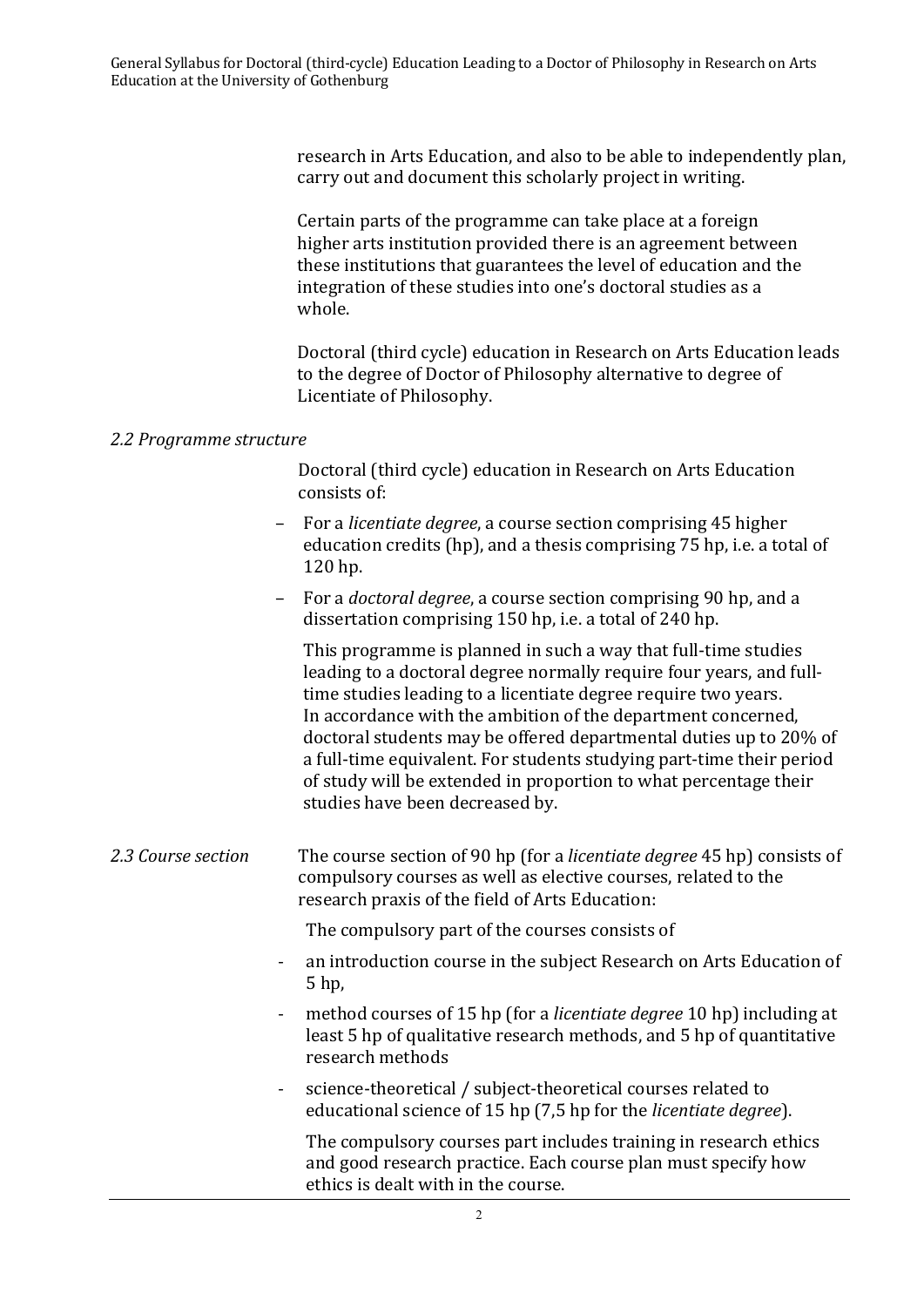The elective course component of 55 hp (22.5 hp for the *licentiate degree*), is chosen in consultation with the supervisor and doctoral examiner and consists of courses within the doctoral education at the Faculty of Fine, Applied and Performing Arts or at the University of Gothenburg or at other universities or higher education institutions, or by individual reading courses and / or credit transfer according to applicable rules.

Upon admission to the University of Gothenburg's research school Centre for Educational Sciences and Teacher Research (CUL), the required course requirements are followed.

2.4 Licentiate thesis The Licentiate thesis shall demonstrate the licentiate student's ability to identify, clearly define, and, using relevant methods, his or her ability to perform and discuss a research task. The thesis can either take the form of a unified, coherent piece of work (a monograph thesis) or of a compilation of scientific/scholarly articles including a short summary of these (an article thesis/compilation thesis). 

The thesis shall, within a limited area of the field in question, constitute an independent contribution to research, and document satisfactory insights into the relevant requirements and criteria of good research. The thesis shall be of such quality that it can be accepted for publication in a scientific/scholarly series or research journal, or the equivalent, within the field of the educational sciences. 

In certain cases, thesis work can be pursued as team work. This shall then be organised in such a way that the individual contributions can be specified and assessed on the same grounds as for individual pieces of work.

### *2.5 Doctoral dissertation*

The doctoral dissertation shall demonstrate the doctoral student's ability to identify, clearly define and, using relevant methods, demonstrated his or her ability to perform and discuss a research task. The doctoral dissertation can either take the form of a unified, coherent piece of work (a monograph dissertation) or of a compilation of scientific/scholarly articles together with a short summary of these (an article dissertation/ compilation dissertation). Licentiate work can be included as a part of the doctoral dissertation, either in revised or unrevised form.

The doctoral dissertation shall constitute an independent contribution to research and document satisfactory insights into the relevant requirements and criteria of good research. The doctoral dissertation shall be of such quality that it can be accepted for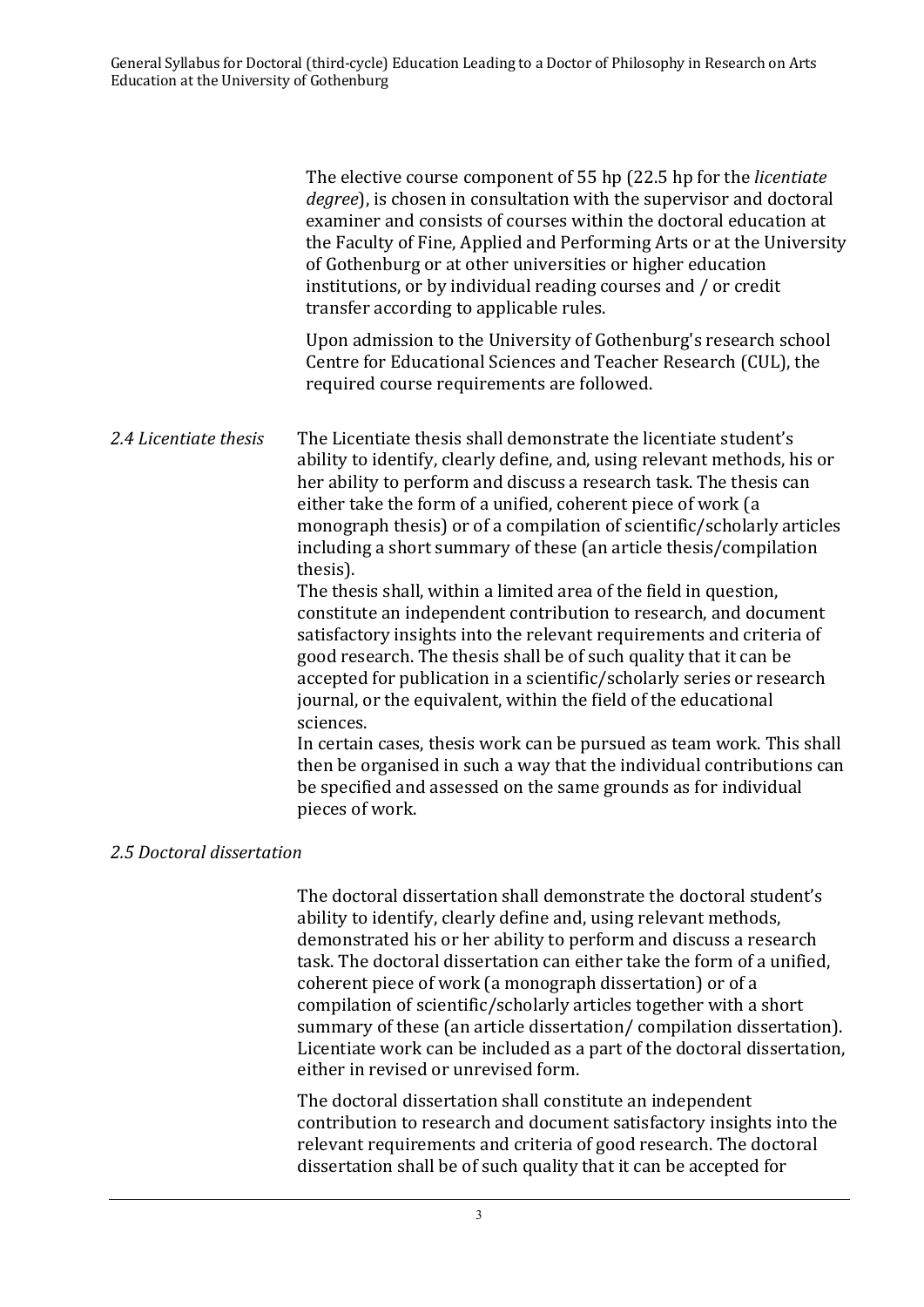publication in a scientific/scholarly series or research journal, or the equivalent.

In certain cases, dissertation work can be pursued as team work. This shall then be organised in such a way that the individual efforts can be specified and assessed on the same grounds as for individual pieces of work.

*2.6 Seminars* Each individual student admitted to a programme leading to a licentiate degree shall, when approximately 50% of his or her thesis work is complete, give an account of his or her ongoing thesis project at specially organised Faculty-wide seminars. When the thesis exists in a completed, preliminary version, a final seminar shall be arranged. 

> Each individual student admitted to a programme leading to a doctoral degree shall, when approximately 25% of his or her dissertation work is complete, and, in cases where a licentiate degree is not to be awarded, when approximately 50% of his or her dissertation work is complete, give an account of his or her ongoing thesis project at specially organised Faculty-wide seminars.

After 80% of the time is fulfilled a final seminar shall be arranged, where the dissertation exists in a completed, preliminary version.

In the framework of the doctoral education, the doctoral student is also expected to participate in subject didactic research seminars and contribute to the research environment of the department throughout his  $/$  her studies. The doctoral student is also given the opportunity to present the research work for discussion and to take part in other seminar participants' research in its various stages.

### 3. Programme Goals

### *3.1 General national goals for licentiate degree*

The general national goals for doctoral education are given in the Higher Education Ordinance, Annex 2, Qualifications Ordinance:

*Knowledge and understanding* 

For a Degree of Licentiate the third-cycle student shall:

demonstrate knowledge and understanding in the field of research including current specialist knowledge in a limited area of this field as well as specialised knowledge of research methodology in general and the methods of the specific field of research in particular.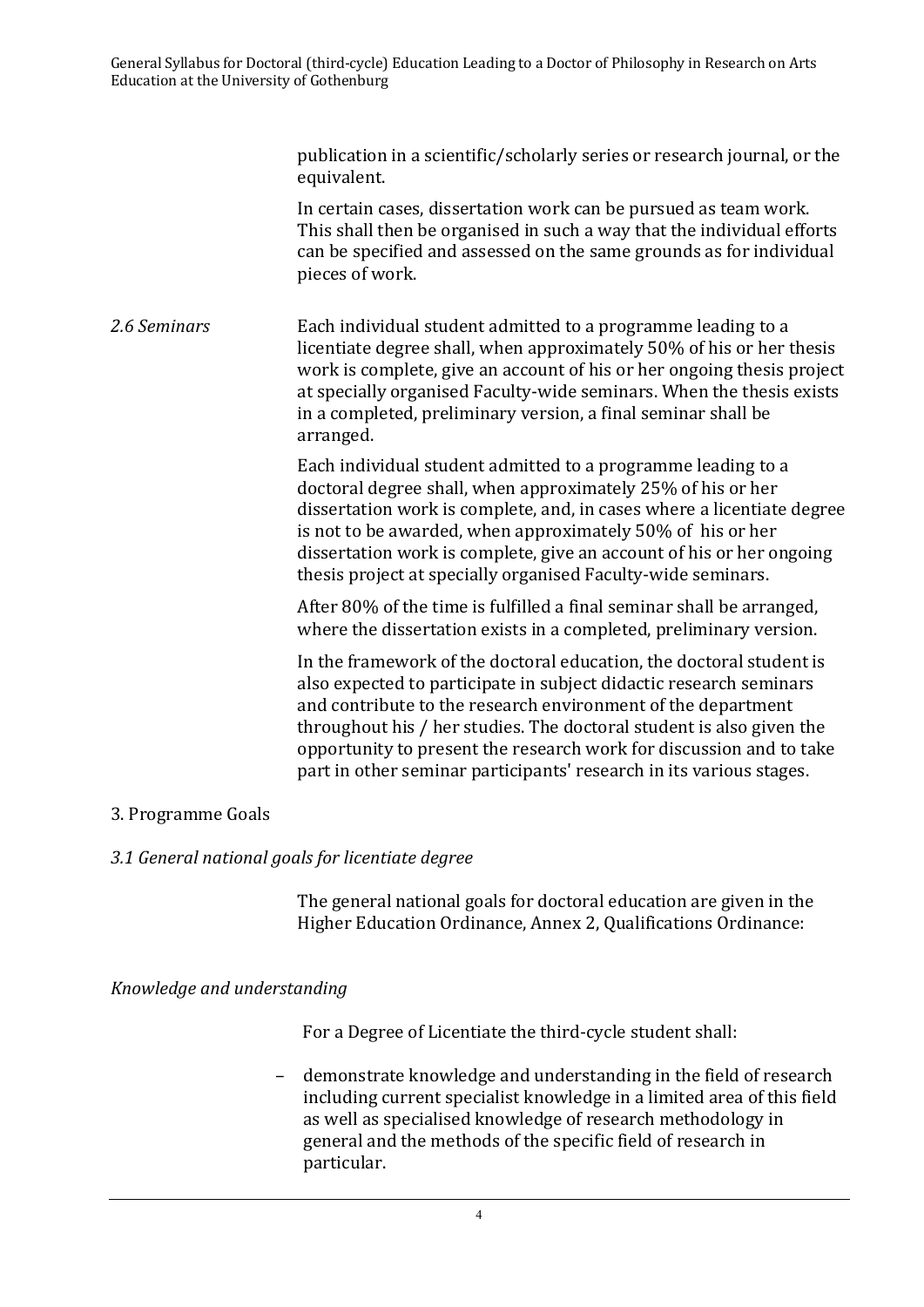### *Competence and skills*

For a Degree of Licentiate the third-cycle student shall:

- demonstrate the ability to identify and formulate issues with scholarly precision critically, autonomously and creatively, and to plan and use appropriate methods to undertake a limited piece of research and other qualified tasks within predetermined time frames in order to contribute to the formation of knowledge as well as to evaluate this work
- demonstrate the ability in both national and international contexts to present and discuss research and research findings in speech and writing and in dialogue with the academic community and society in general, and
- demonstrate the skills required to participate autonomously in research and development work and to work autonomously in some other qualified capacity.

### *Judgement and approach*

For a Degree of Licentiate the third-cycle student shall:

- demonstrate the ability to make assessments of ethical aspects of his or her own research,
- demonstrate insight into the possibilities and limitations of research, its role in society and the responsibility of the individual for how it is used, and
- demonstrate the ability to identify the personal need for further knowledge and take responsibility for his or her ongoing learning.
- *Thesis* For a Degree of Licentiate the third-cycle student shall have been awarded a pass grade for a research thesis of at least 75 credits.

### *3.2 General national goals for doctoral degree*

The general national goals for doctoral (third-cycle) education are given in the Higher Education Ordinance, Annex 2, Qualifications Ordinance:

### *Knowledge and understanding*

For the Degree of Doctor the third-cycle student shall:

- demonstrate broad knowledge and systematic understanding of the research field as well as advanced and up-to-date specialised knowledge in a limited area of this field, and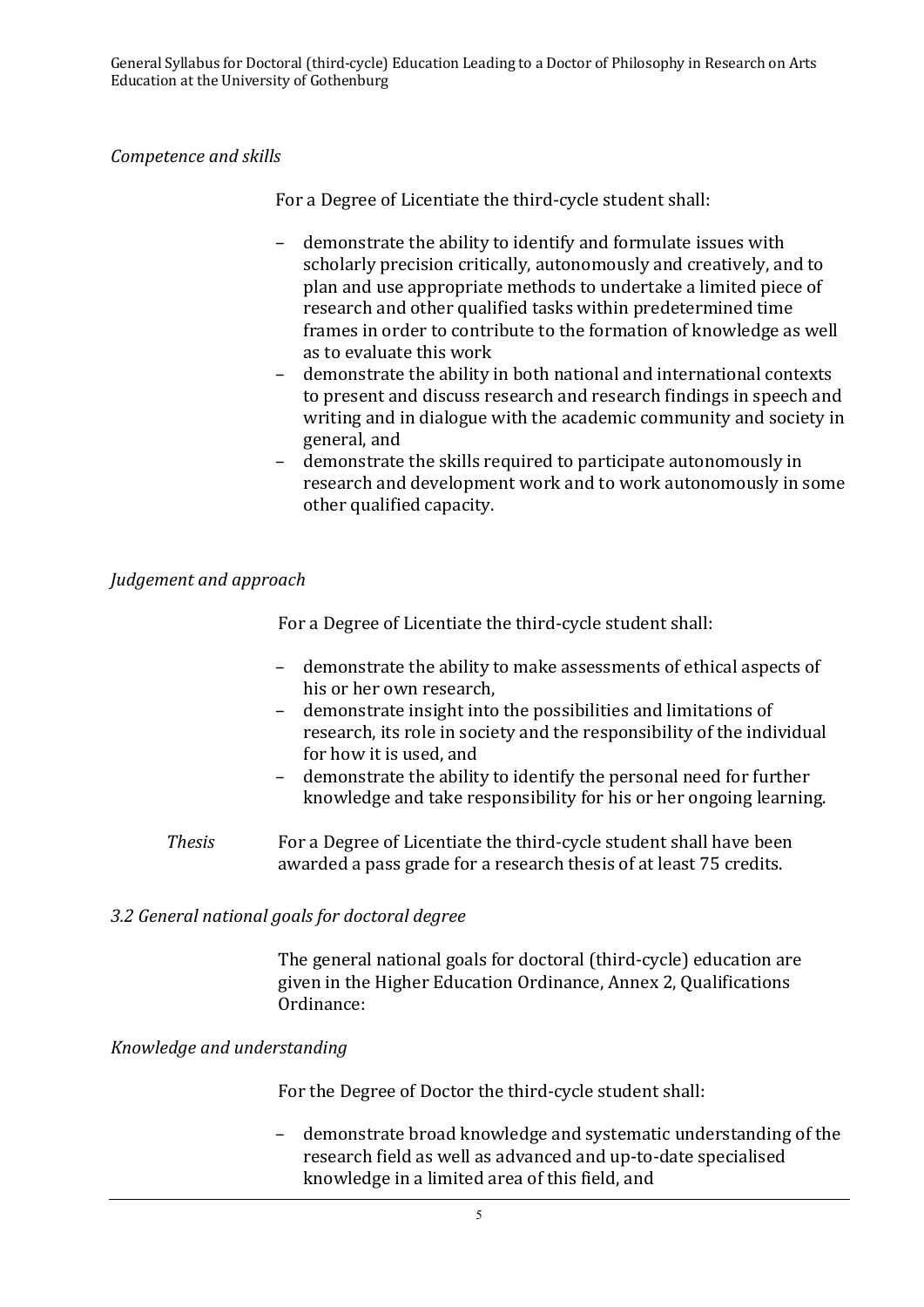demonstrate familiarity with research methodology in general and the methods of the specific field of research in particular.

## *Competence and skills*

For the Degree of Doctor the third-cycle student shall:

- demonstrate the capacity for scholarly analysis and synthesis as well as to review and assess new and complex phenomena, issues and situations autonomously and critically,
- demonstrate the ability to identify and formulate issues with scholarly precision critically, autonomously and creatively, and to plan and use appropriate methods to undertake research and other qualified tasks within predetermined time frames and to review and evaluate such work
- demonstrate through a dissertation the ability to make a significant contribution to the formation of knowledge through his or her own research
- demonstrate the ability in both national and international contexts to present and discuss research and research findings authoritatively in speech and writing and in dialogue with the academic community and society in general
- demonstrate the ability to identify the need for further knowledge, and
- demonstrate the capacity to contribute to social development and support the learning of others both through research and education and in some other qualified professional capacity.

### *Judgement and approach*

For the Degree of Doctor the third-cycle student shall:

- demonstrate intellectual autonomy and disciplinary rectitude as well as the ability to make assessments of research ethics, and
- demonstrate specialised insight into the possibilities and limitations of research, its role in society and the responsibility of the individual for how it is used.

### *Research thesis (doctoral thesis)*

For the Degree of Doctor the third-cycle student shall have been awarded a pass grade for a research thesis (doctoral thesis) of at least 150 credits.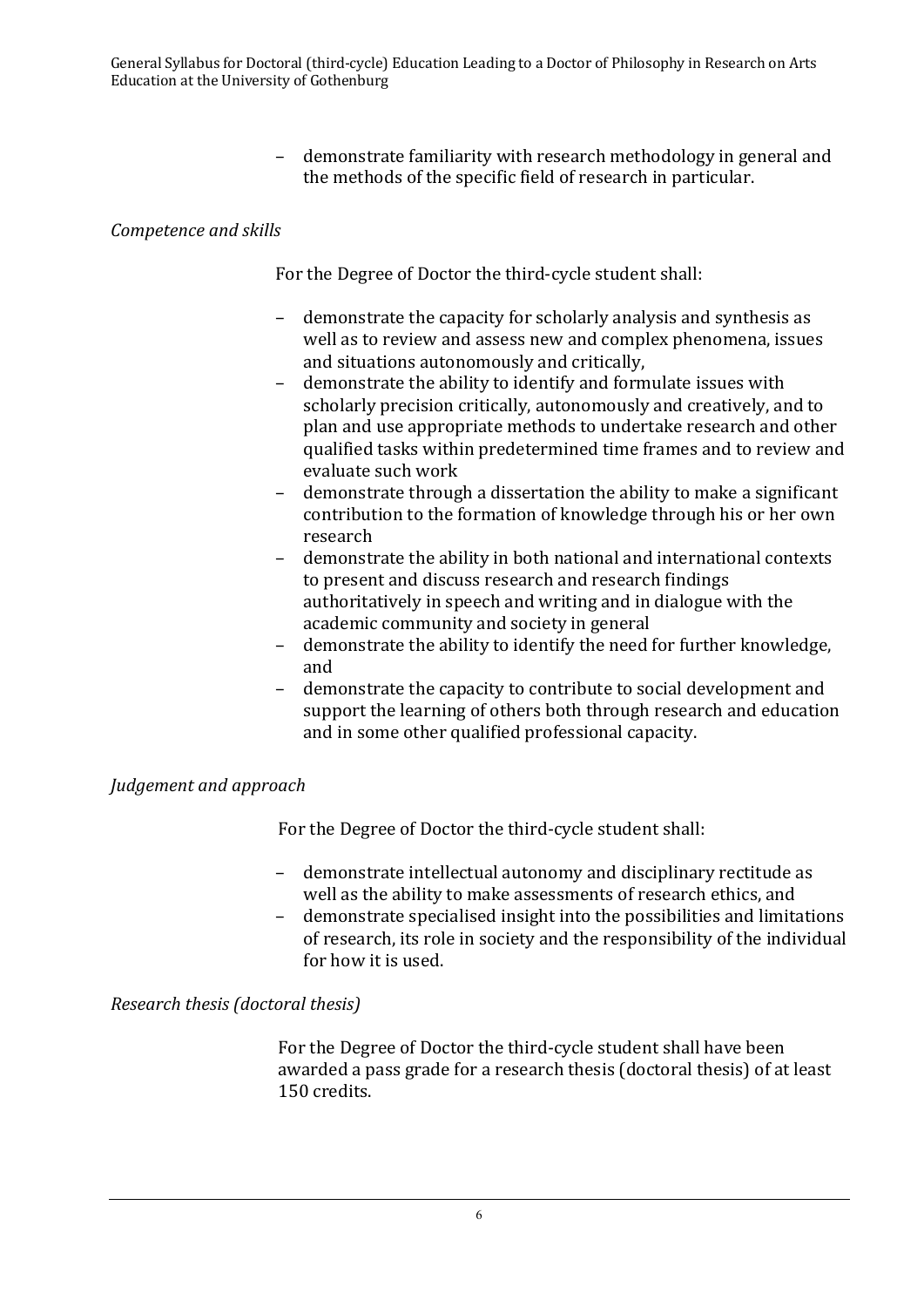General Syllabus for Doctoral (third-cycle) Education Leading to a Doctor of Philosophy in Research on Arts Education at the University of Gothenburg

#### 4 Qualifications and entry requirements

In order to be admitted to doctoral (third-cycle) education, the applicant is required to fulfil the criteria for the general and the specific entry requirements in accordance with what is stated in chapter 7 of the Higher Education Ordinance.

#### *4.1 General entry requirements*

According to chapter 7, section 39, of the Higher Education Ordinance, a person meets the general entry requirements if he or she 

- 1. has been awarded a master's (second-cycle) qualification, or
- 2. has satisfied the requirements for courses comprising 240 hp, of which at least 60 hp were awarded at master's (second-cycle) level, or
- 3. has acquired substantially equivalent knowledge in some other way in Sweden or abroad.

The Dean at the Faculty of Fine, Applied and Performing Arts may grant an exemption from the general entry requirements. However, to meet entry requirements, the applicant must be considered in other respects to have the ability required to complete the doctoral programme.

#### 4*.2 Specific requirements*

Specific entry requirements are:

- a) teaching qualifications, which include courses granted the equivalent of 30 hp at master's (second-cycle) level within a relevant field of study. Qualifying qualifications shall include a degree project comprising 15 hp or an equivalent independent project at master's (second-cycle) level.
- b) at least 90 hp within arts-based knowledge

An applicant also meets the specific requirements if he or she has acquired substantially equivalent knowledge in some other way in Sweden or abroad. Consideration may also be taken to equivalent professional experience.

The field of Arts Education is an international field. In order to be able to pursue this programme, it is necessary that applicants, besides having good results in the Swedish language, should also have the ability to understand as well as write English texts in a satisfactory way.

The Dean at the Faculty of Fine, Applied and Performing Arts may grant an exemption from the specific entry requirements for admission to doctoral studies.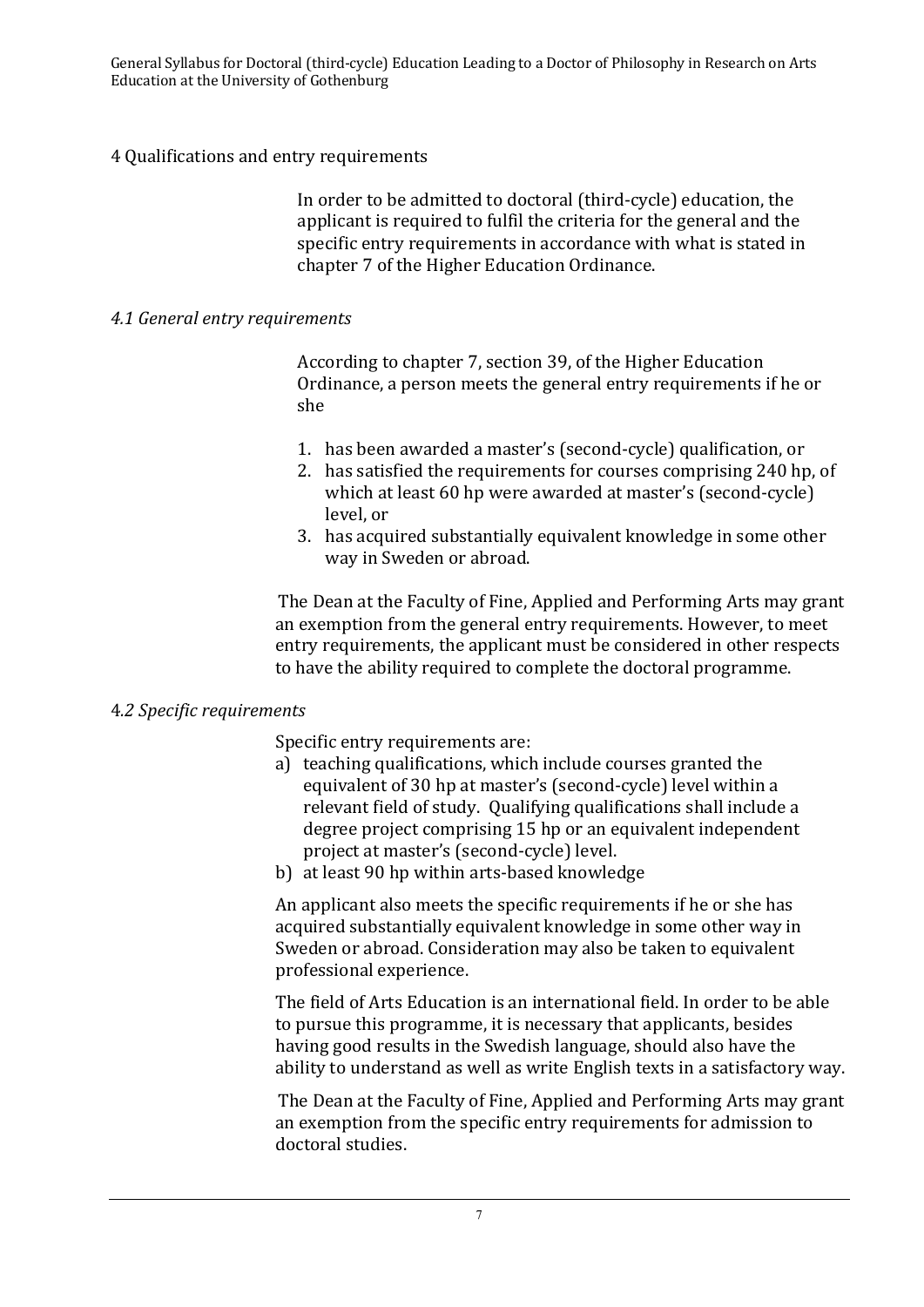General Syllabus for Doctoral (third-cycle) Education Leading to a Doctor of Philosophy in Research on Arts Education at the University of Gothenburg

## *4.3 Admission, selection*

|                     | The decision to admit a student to doctoral education is made by the<br>Head of the Department at the department concerned.                                                                                                                                                                                                                                                                                                                                                                                                                                                                                                                                                       |
|---------------------|-----------------------------------------------------------------------------------------------------------------------------------------------------------------------------------------------------------------------------------------------------------------------------------------------------------------------------------------------------------------------------------------------------------------------------------------------------------------------------------------------------------------------------------------------------------------------------------------------------------------------------------------------------------------------------------|
|                     | The number of doctoral students admitted to doctoral education will<br>be restricted to those who can be offered acceptable terms<br>concerning supervision and study conditions in general.                                                                                                                                                                                                                                                                                                                                                                                                                                                                                      |
|                     | Furthermore, only students who are considered to have guaranteed<br>funding for the entire period of study, according to the Higher<br>Education Ordinance, chapter 7, section 36, will be admitted to<br>doctoral studies.                                                                                                                                                                                                                                                                                                                                                                                                                                                       |
|                     | Selection among applicants that meet the requirements stated in<br>paragraphs 4.1 and 4.2 above will be based on the application<br>documents received and on interviews with the applicants who, in<br>the first place, are considered to be possible candidates for<br>admission. Work samples may be requested as a complement to<br>other application documents. Selection among qualified applicants is<br>made in consideration of their ability to benefit from doctoral<br>education. The following assessment criteria are applied to test this<br>ability:                                                                                                              |
|                     | ability to think autonomously and critically in the subject field                                                                                                                                                                                                                                                                                                                                                                                                                                                                                                                                                                                                                 |
|                     | familiarity with research-related issues and processes                                                                                                                                                                                                                                                                                                                                                                                                                                                                                                                                                                                                                            |
| 5. Examination      | Doctoral education leads to a doctoral degree by submitting a<br>doctoral dissertation, or, for a licentiate degree, by submitting a<br>licentiate thesis.                                                                                                                                                                                                                                                                                                                                                                                                                                                                                                                        |
|                     | 5.1 Licentiate degree For a licentiate degree in Research on Arts Education, a doctoral<br>student is required to have completed at least 120 hp in the doctoral<br>education, of which at least 45 hp are in the form of courses that<br>have been awarded a pass mark, and at least 75 hp in the form of a<br>licentiate thesis. The licentiate thesis is submitted and discussed at a<br>public seminar, where it is reviewed by an opponent (discussant).<br>The Head of Department appoints the opponent and decides on the<br>time and place for the seminar. On assessing the thesis, consideration<br>shall be taken of its content as well as of the seminar discussion. |
| 5.2 Doctoral degree | For a doctoral degree, the doctoral student is required to have<br>completed at least 240 hp in the doctoral education, of which at least<br>90 hp are in the form of courses that have been awarded pass marks<br>and at least 150 hp in the form of the successful completion of a<br>doctoral dissertation. The doctoral dissertation shall have been<br>submitted and defended orally at a public defence. On assessing the                                                                                                                                                                                                                                                   |